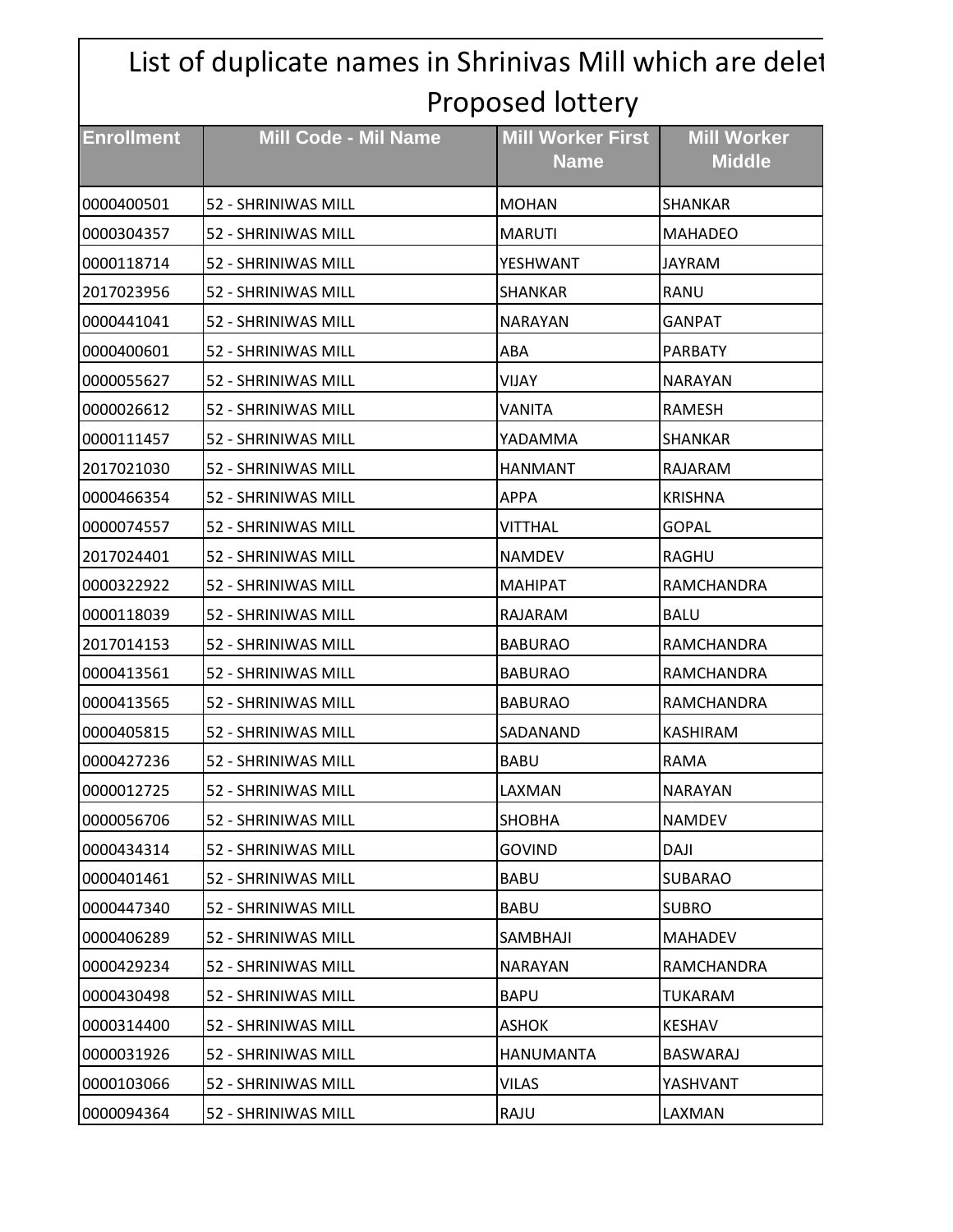| <b>Enrollment</b> | <b>Mill Code - Mil Name</b> | <b>Mill Worker First</b><br><b>Name</b> | <b>Mill Worker</b><br><b>Middle</b> |
|-------------------|-----------------------------|-----------------------------------------|-------------------------------------|
| 0000321287        | 52 - SHRINIWAS MILL         | <b>GOVIND</b>                           | RAMCHANDRA                          |
| 0000447284        | 52 - SHRINIWAS MILL         | <b>APPA</b>                             | <b>DHONDIBA</b>                     |
| 0000115020        | 52 - SHRINIWAS MILL         | SATTYAWATI                              | SHANTARAM                           |
| 0000324238        | 52 - SHRINIWAS MILL         | YASHWANT                                | VASANT                              |
| 0000015895        | 52 - SHRINIWAS MILL         | <b>BHAIROO</b>                          | YAMAJI                              |
| 0000059104        | 52 - SHRINIWAS MILL         | RAJARAM                                 | SADASHIV                            |
| 0000431565        | 52 - SHRINIWAS MILL         | <b>BABU</b>                             | AKARAM                              |
| 0000416312        | 52 - SHRINIWAS MILL         | <b>KAMALA</b>                           | <b>JANOO</b>                        |
| 0000301539        | 52 - SHRINIWAS MILL         | <b>VINAYAK</b>                          | ANANDA                              |
| 0000117801        | 52 - SHRINIWAS MILL         | <b>ANKUSH</b>                           | LADOBA                              |
| 0000425337        | 52 - SHRINIWAS MILL         | VIJAY                                   | <b>SHRIDHAR</b>                     |
| 0000441619        | 52 - SHRINIWAS MILL         | ARJUN                                   | <b>APPA</b>                         |
| 0000441621        | 52 - SHRINIWAS MILL         | SATURAM                                 | <b>DHONDIBA</b>                     |
| 0000034156        | 52 - SHRINIWAS MILL         | JAYASHREE                               | <b>JANARAM</b>                      |
| 0000429304        | 52 - SHRINIWAS MILL         | GANPAT                                  | LAXMAN                              |
| 2017015858        | 52 - SHRINIWAS MILL         | <b>VISHRAM</b>                          | SHANKAR                             |
| 0000441611        | 52 - SHRINIWAS MILL         | LAXMAN                                  | <b>JIVANA</b>                       |
| 2017012785        | 52 - SHRINIWAS MILL         | <b>SITARAM</b>                          | <b>GOVIND</b>                       |
| 0000116282        | 52 - SHRINIWAS MILL         | LAXMIRAJAM                              | NARSAYYA                            |
| 2017012159        | 52 - SHRINIWAS MILL         | <b>TUKARAM</b>                          | <b>DHAKU</b>                        |
| 0000316794        | 52 - SHRINIWAS MILL         | RAMCHANDRA                              | SADASIV                             |
| 0000304166        | 52 - SHRINIWAS MILL         | SHITARAM                                | BABU                                |
| 0000405798        | 52 - SHRINIWAS MILL         | GANGARAM                                | RAJAYYA                             |
| 0000110820        | 52 - SHRINIWAS MILL         | GANGARAM                                | <b>SUSHEELA</b>                     |
| 0000059152        | 52 - SHRINIWAS MILL         | RAMCHANDRA                              | GANGARAM                            |
| 0000003905        | 52 - SHRINIWAS MILL         | LAXMAN                                  | <b>HIROO</b>                        |
| 0000059142        | 52 - SHRINIWAS MILL         | JANI                                    | SAKHARAM                            |
| 0000016584        | 52 - SHRINIWAS MILL         | <b>GOPAL</b>                            | <b>NARAYAN</b>                      |
| 0000050908        | 52 - SHRINIWAS MILL         | ANKUSH                                  | RAMJI                               |
| 0000421462        | 52 - SHRINIWAS MILL         | <b>HARIBHAI</b>                         | CHAGAN                              |
| 2017013763        | 52 - SHRINIWAS MILL         | <b>DINKAR</b>                           | <b>SHAMRAO</b>                      |
| 0000441261        | 52 - SHRINIWAS MILL         | <b>DINKAR</b>                           | <b>NAMDEV</b>                       |
| 0000007732        | 52 - SHRINIWAS MILL         | SADU                                    | <b>SHIVRAM</b>                      |
| 0000055601        | 52 - SHRINIWAS MILL         | RAMCHANDRA                              | KHASHABA                            |
| 0000039208        | 52 - SHRINIWAS MILL         | KHASHABA                                | PARASU                              |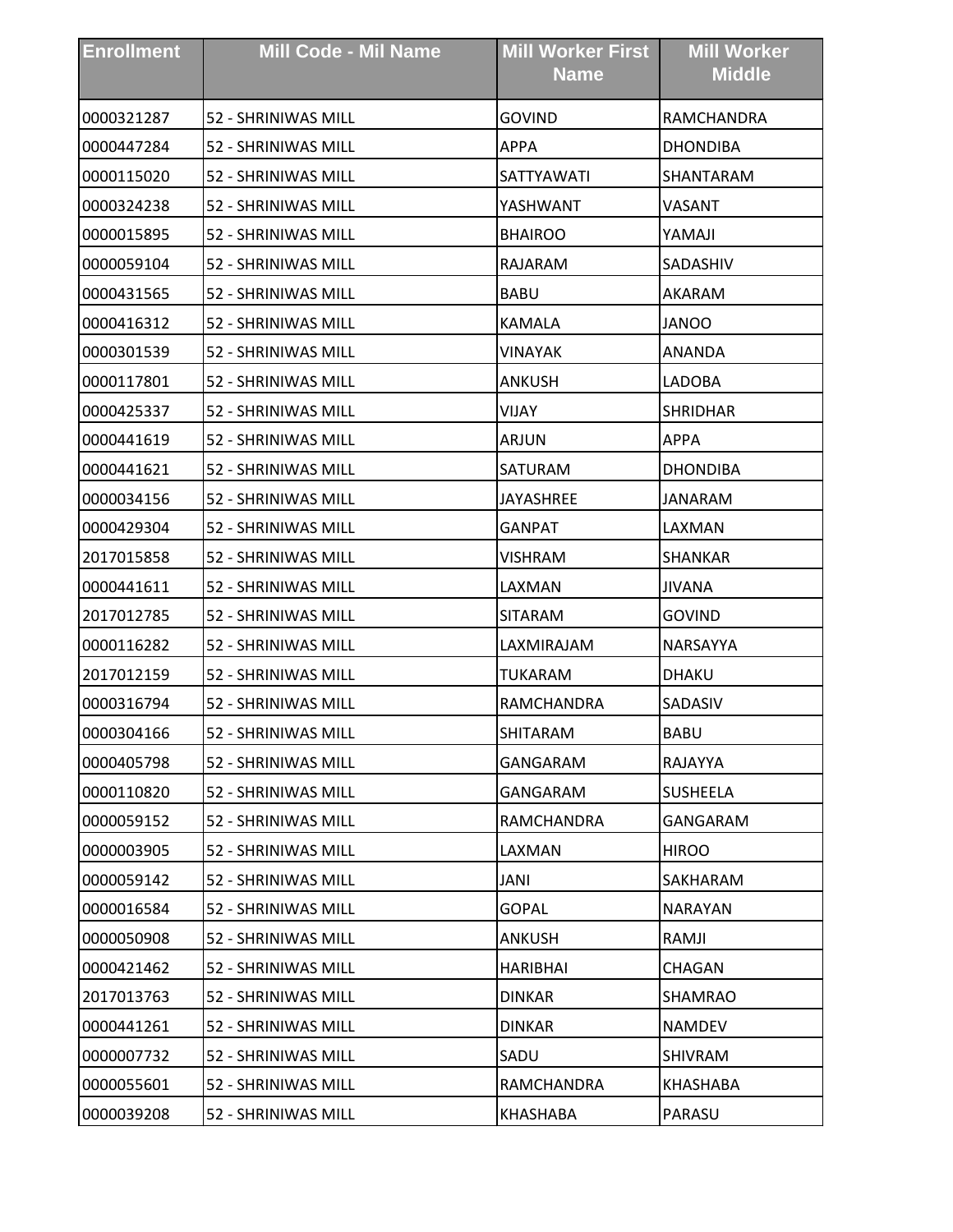| <b>Enrollment</b> | <b>Mill Code - Mil Name</b> | <b>Mill Worker First</b><br><b>Name</b> | <b>Mill Worker</b><br><b>Middle</b> |
|-------------------|-----------------------------|-----------------------------------------|-------------------------------------|
| 0000407690        | 52 - SHRINIWAS MILL         | <b>DIGAMBAR</b>                         | <b>NARAYAN</b>                      |
| 0002406695        | 52 - SHRINIWAS MILL         | GANGARAM                                | YASHWANT                            |
| 0000041836        | 52 - SHRINIWAS MILL         | <b>DADA</b>                             | <b>BHAU</b>                         |
| 0000341037        | 52 - SHRINIWAS MILL         | <b>BHIMRAO</b>                          | PARASU                              |
| 0000441051        | 52 - SHRINIWAS MILL         | <b>BANUDAS</b>                          | YASHWANT                            |
| 0000434901        | 52 - SHRINIWAS MILL         | <b>BHANUDAS</b>                         | YASHWANT                            |
| 2017022880        | 52 - SHRINIWAS MILL         | LAXMAN                                  | <b>BALARAM</b>                      |
| 2017007925        | 52 - SHRINIWAS MILL         | VIJAY                                   | <b>GANPAT</b>                       |
| 0000414777        | 52 - SHRINIWAS MILL         | VIJAY                                   | <b>NARAYAN</b>                      |
| 0000410136        | 52 - SHRINIWAS MILL         | RAJARAM                                 | <b>MARUTI</b>                       |
| 0000039209        | 52 - SHRINIWAS MILL         | <b>BABAN</b>                            | <b>EKNATH</b>                       |
| 2017016951        | 52 - SHRINIWAS MILL         | <b>PANDHARI</b>                         | ATMARAM                             |
| 0000057296        | 52 - SHRINIWAS MILL         | <b>SURESH</b>                           | <b>MAHADEV</b>                      |
| 0000317945        | 52 - SHRINIWAS MILL         | <b>SURESH</b>                           | <b>MAHADEV</b>                      |
| 0000401413        | 52 - SHRINIWAS MILL         | RAMRAO                                  | <b>MARUTI</b>                       |
| 0000406787        | 52 - SHRINIWAS MILL         | <b>MANOHAR</b>                          | ARJUN                               |
| 0000057259        | 52 - SHRINIWAS MILL         | <b>SHANKAR</b>                          | RAMRAO                              |
| 0000010947        | 52 - SHRINIWAS MILL         | SAMEER                                  | RAMCHANDRA                          |
| 0000446156        | 52 - SHRINIWAS MILL         | <b>KAILAS</b>                           | SHANKAR                             |
| 0000032274        | 52 - SHRINIWAS MILL         | <b>DINKAR</b>                           | <b>KONDIBA</b>                      |
| 0000404938        | 52 - SHRINIWAS MILL         | <b>DATTU</b>                            | <b>BALI</b>                         |
| 0000304359        | 52 - SHRINIWAS MILL         | CHANGU                                  | LAXMAN                              |
| 0000085682        | 52 - SHRINIWAS MILL         | <b>BALOO</b>                            | DAGDU                               |
| 0000078392        | 52 - SHRINIWAS MILL         | <b>SHRIPATI</b>                         | <b>SATVAPPA</b>                     |
| 0000312755        | 52 - SHRINIWAS MILL         | BHALCHANDRA                             | <b>VISHNU</b>                       |
| 0000065603        | 52 - SHRINIWAS MILL         | BHALACHANDRA                            | <b>VISNU</b>                        |
| 0000122600        | 52 - SHRINIWAS MILL         | CHANDRAKANT                             | YESHWANT                            |
| 0000311686        | 52 - SHRINIWAS MILL         | YASHWANT                                | <b>KRUSHNA</b>                      |
| 2017026683        | 52 - SHRINIWAS MILL         | <b>VITHOBA</b>                          | <b>RAMA</b>                         |
| 0000421115        | 52 - SHRINIWAS MILL         | LAXMAN                                  | <b>KONDIBA</b>                      |
| 0000421114        | 52 - SHRINIWAS MILL         | <b>CHANGOO</b>                          | <b>KONDIBA</b>                      |
| 0000343129        | 52 - SHRINIWAS MILL         | VITTAL                                  | <b>NARAYAN</b>                      |
| 0000039143        | 52 - SHRINIWAS MILL         | <b>BHIKU</b>                            | VISHNU                              |
| 0000061834        | 52 - SHRINIWAS MILL         | RAMCHANDRA                              | SHANKAR                             |
| 0000420079        | 52 - SHRINIWAS MILL         | SAKHARAM                                | <b>BALU</b>                         |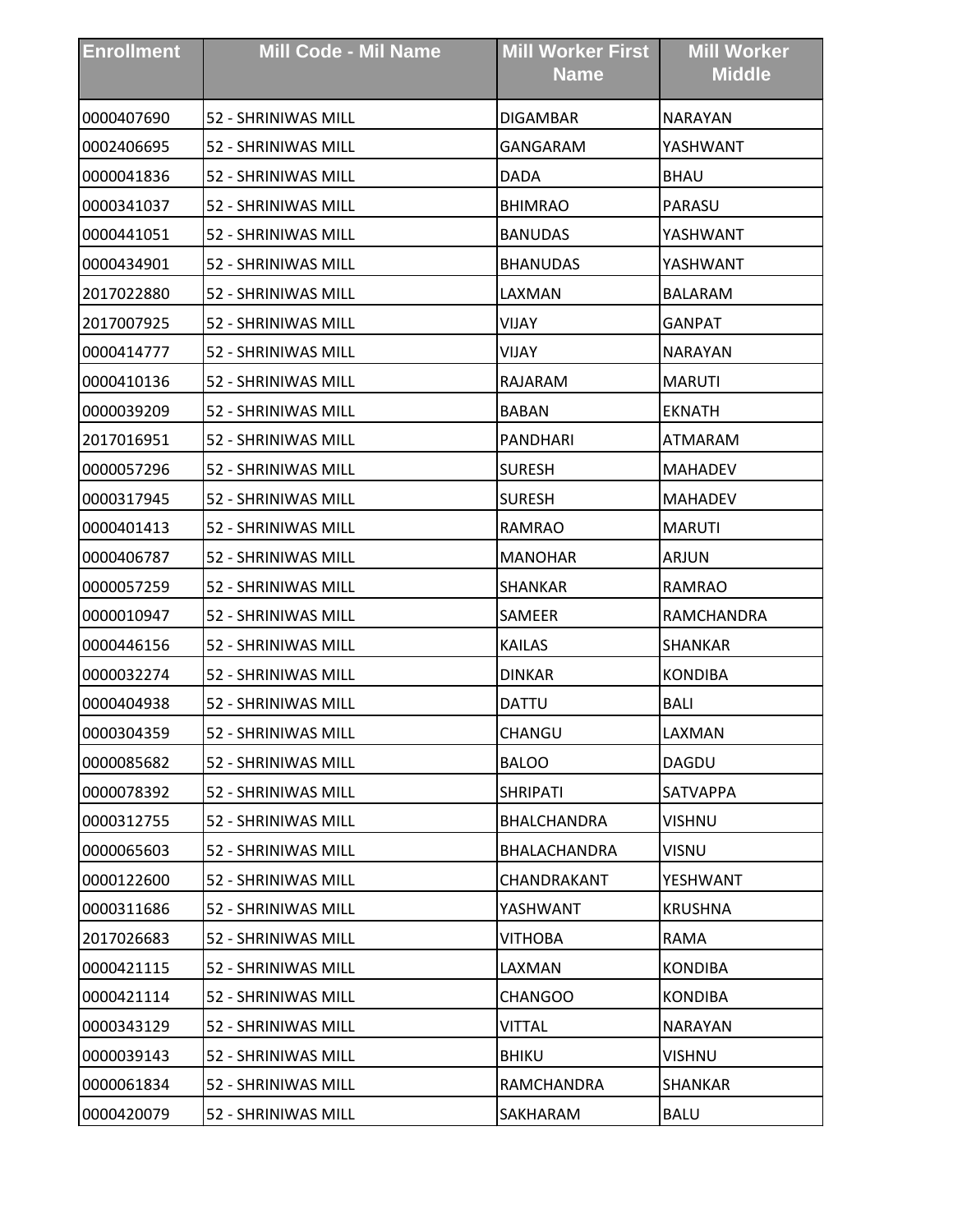| <b>Enrollment</b> | <b>Mill Code - Mil Name</b> | <b>Mill Worker First</b><br><b>Name</b> | <b>Mill Worker</b><br><b>Middle</b> |
|-------------------|-----------------------------|-----------------------------------------|-------------------------------------|
| 0000304356        | 52 - SHRINIWAS MILL         | <b>JOTIRAM</b>                          | <b>DATTATRAY</b>                    |
| 0000076304        | 52 - SHRINIWAS MILL         | <b>SHAMRAO</b>                          | <b>NARAYAN</b>                      |
| 0000054653        | 52 - SHRINIWAS MILL         | <b>MOHAN</b>                            | <b>BHASKAR</b>                      |
| 0000429546        | 52 - SHRINIWAS MILL         | DATTARAM                                | <b>MAHADEV</b>                      |
| 0000087497        | 52 - SHRINIWAS MILL         | <b>RAGHUNATH</b>                        | <b>GOVIND</b>                       |
| 0000021470        | 52 - SHRINIWAS MILL         | <b>BHAGWAN</b>                          | <b>KRISHNA</b>                      |
| 0000100559        | 52 - SHRINIWAS MILL         | <b>ASHOK</b>                            | <b>JANOO</b>                        |
| 2017021188        | 52 - SHRINIWAS MILL         | LAXMAN                                  | <b>BALIRAM</b>                      |
| 0000104642        | 52 - SHRINIWAS MILL         | DNYANESHWAR                             | SHANKAR                             |
| 0000109131        | 52 - SHRINIWAS MILL         | <b>BALKRISHNA</b>                       | <b>HARI</b>                         |
| 0000306659        | 52 - SHRINIWAS MILL         | VASANT                                  | CHANDRAPPA                          |
| 0000402275        | 52 - SHRINIWAS MILL         | PANDURANG                               | GOPAL                               |
| 0000118752        | 52 - SHRINIWAS MILL         | SHIVAJI                                 | ANAJI                               |
| 0000059119        | 52 - SHRINIWAS MILL         | SHIVAJI                                 | ANNAJI                              |
| 0000410067        | 52 - SHRINIWAS MILL         | JAGANNATH                               | SITARAM                             |
| 0000320050        | 52 - SHRINIWAS MILL         | <b>GUNAJI</b>                           | <b>MAHADEV</b>                      |
| 0000441091        | 52 - SHRINIWAS MILL         | <b>MAHADEV</b>                          | <b>ESHWARA</b>                      |
| 0000112711        | 52 - SHRINIWAS MILL         | JANU                                    | <b>BAPU</b>                         |
| 0000073941        | 52 - SHRINIWAS MILL         | <b>HARGOVIND</b>                        | <b>MAHAVIR</b>                      |
| 0000419657        | 52 - SHRINIWAS MILL         | VISHWANATH                              | SAMBHAJI                            |
| 0000308520        | 52 - SHRINIWAS MILL         | <b>GAJANAN</b>                          | <b>TUKARAM</b>                      |
| 1000421737        | 52 - SHRINIWAS MILL         | ARJUN                                   | TUKARAM                             |
| 0000108627        | 52 - SHRINIWAS MILL         | <b>VITTHAL</b>                          | <b>BABAJI</b>                       |
| 2017019388        | 52 - SHRINIWAS MILL         | ANANDA                                  | <b>KERBA</b>                        |
| 0000097428        | 52 - SHRINIWAS MILL         | ANUSAYA                                 | SAKHARAM                            |
| 0000411649        | 52 - SHRINIWAS MILL         | <b>SONBA</b>                            | <b>NATHU</b>                        |
| 0000429277        | 52 - SHRINIWAS MILL         | RAMCHANDRA                              | <b>MAHESH</b>                       |
| 0000415021        | 52 - SHRINIWAS MILL         | GANPAT                                  | <b>DATTU</b>                        |
| 2017017407        | 52 - SHRINIWAS MILL         | CHANDRASHEKHAR                          | BALKRISHNA                          |
| 0000098301        | 52 - SHRINIWAS MILL         | <b>BALU</b>                             | <b>DHONDU</b>                       |
| 0000045165        | 52 - SHRINIWAS MILL         | SHIVAJI                                 | <b>BHAU</b>                         |
| 0000002738        | 52 - SHRINIWAS MILL         | SADASHIV                                | <b>BANDU</b>                        |
| 0000425677        | 52 - SHRINIWAS MILL         | <b>DAGDU</b>                            | <b>DHARMA</b>                       |
| 0000018899        | 52 - SHRINIWAS MILL         | SAKHARAM                                | LAXMAN                              |
| 0000430435        | 52 - SHRINIWAS MILL         | YASHWANT                                | <b>BABU</b>                         |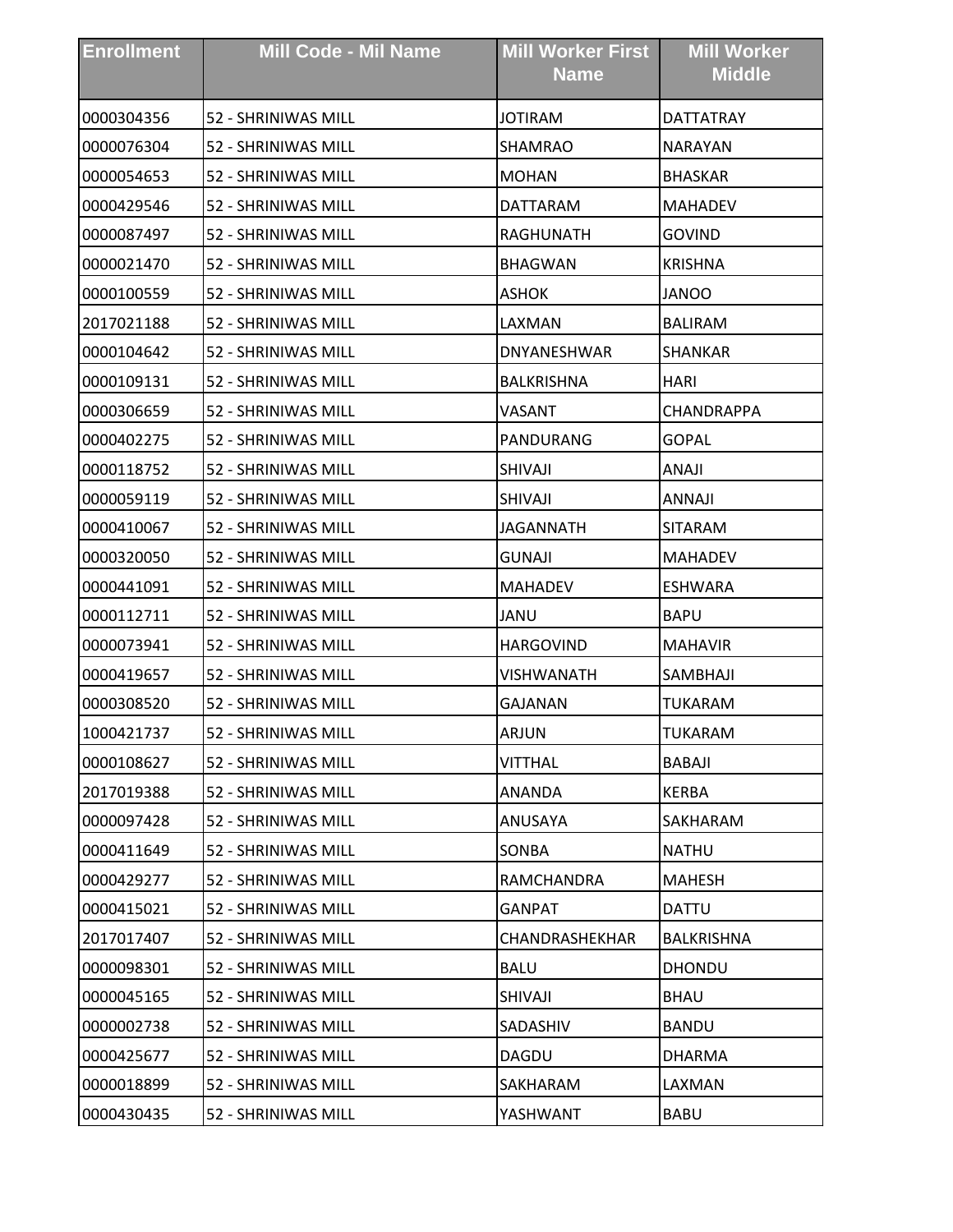| <b>Enrollment</b> | <b>Mill Code - Mil Name</b> | <b>Mill Worker First</b><br><b>Name</b> | <b>Mill Worker</b><br><b>Middle</b> |
|-------------------|-----------------------------|-----------------------------------------|-------------------------------------|
| 0000008396        | 52 - SHRINIWAS MILL         | <b>SAHADEV</b>                          | DAGADU                              |
| 0000012793        | 52 - SHRINIWAS MILL         | PRABHAWATI                              | <b>ARJUN</b>                        |
| 0000403251        | 52 - SHRINIWAS MILL         | <b>SHRIKANT</b>                         | <b>KRISHNA</b>                      |
| 0000119301        | 52 - SHRINIWAS MILL         | ANANDA                                  | PANDURANG                           |
| 0000421185        | 52 - SHRINIWAS MILL         | SAKHARAM                                | <b>MAHADEO</b>                      |
| 0000070528        | 52 - SHRINIWAS MILL         | <b>MOHAN</b>                            | <b>DEVU</b>                         |
| 0000410164        | 52 - SHRINIWAS MILL         | <b>SADASHIV</b>                         | KUNDLIK                             |
| 2017006139        | 52 - SHRINIWAS MILL         | <b>ASHOK</b>                            | <b>ANANDRAO</b>                     |
| 0000048324        | 52 - SHRINIWAS MILL         | <b>ARUN</b>                             | SABAII                              |
| 0000402167        | 52 - SHRINIWAS MILL         | CHANDRAKANT                             | VITTHAL                             |
| 0000022276        | 52 - SHRINIWAS MILL         | SAKPAL                                  | DAGADOO                             |
| 0000079134        | 52 - SHRINIWAS MILL         | PARSHURAM                               | <b>MORESHWAR</b>                    |
| 0000416043        | 52 - SHRINIWAS MILL         | <b>HIBATI</b>                           | <b>SHRIPATI</b>                     |
| 0000014999        | 52 - SHRINIWAS MILL         | <b>SHANTABAI</b>                        | <b>BANDU</b>                        |
| 0000075790        | 52 - SHRINIWAS MILL         | <b>SHOBHA</b>                           | <b>KASHINATH</b>                    |
| 0000446423        | 52 - SHRINIWAS MILL         | RAGHUNATH                               | MAHADEV                             |
| 0000013755        | 52 - SHRINIWAS MILL         | LILESH                                  | <b>DINANATH</b>                     |
| 2017018941        | 52 - SHRINIWAS MILL         | SHIVAJI                                 | KRISHNA                             |
| 2017021416        | 52 - SHRINIWAS MILL         | <b>ASHOK</b>                            | <b>MARUTI</b>                       |
| 0000313129        | 52 - SHRINIWAS MILL         | <b>KALPANA</b>                          | <b>GANPAT</b>                       |
| 0000402000        | 52 - SHRINIWAS MILL         | <b>DATTARAM</b>                         | <b>GANPAT</b>                       |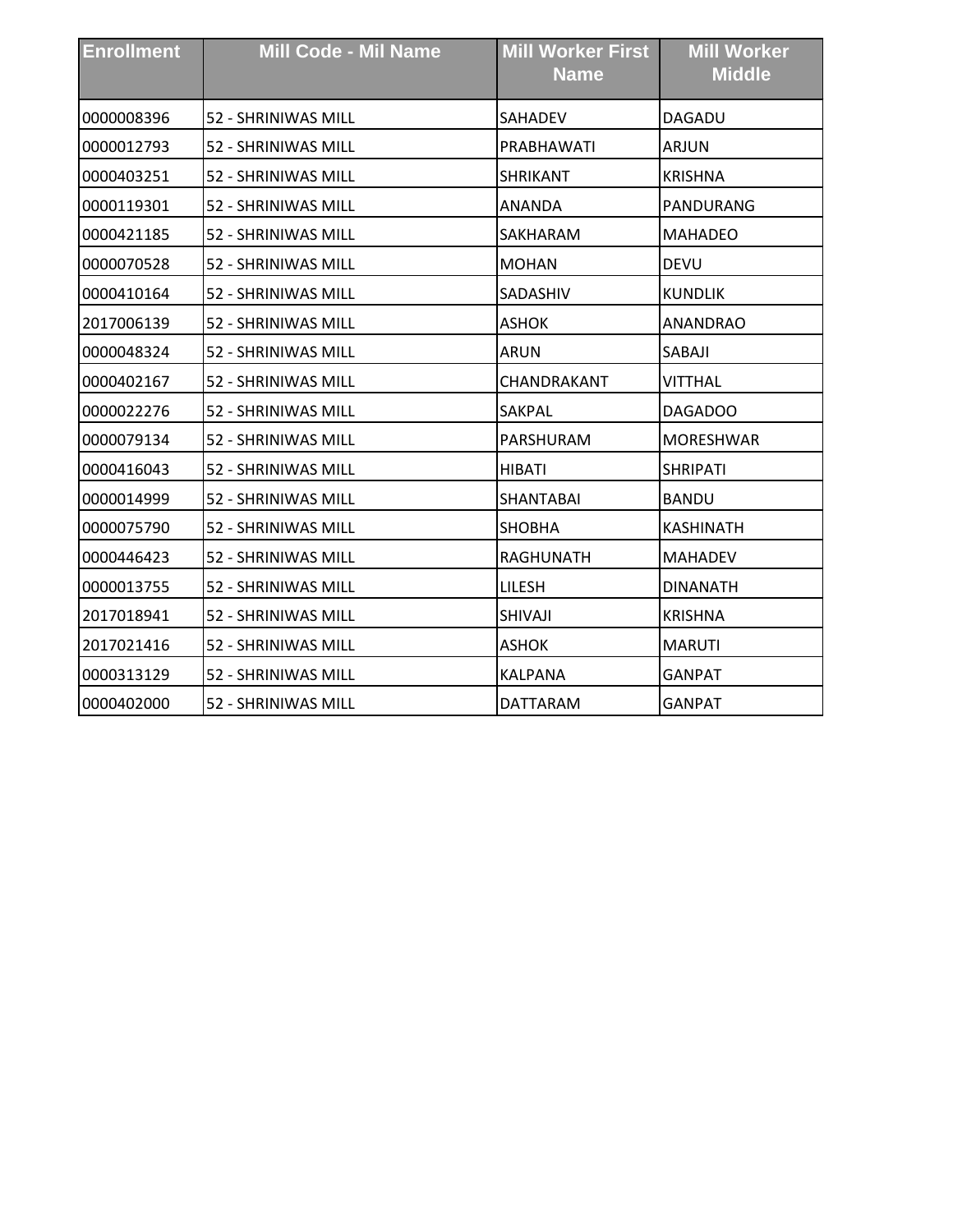| ted from                               |
|----------------------------------------|
| <b>Mill Worker Last</b><br><b>Name</b> |
| <b>GADHAVE</b>                         |
| <b>TORANE</b>                          |
| <b>SUGDARE</b>                         |
| <b>UTEKAR</b>                          |
| POL                                    |
| <b>GADHAYE</b>                         |
| <b>POL</b>                             |
| <b>PARAB</b>                           |
| <b>VIATLA</b>                          |
| <b>KUMBHAR</b>                         |
| <b>BHIKALE</b>                         |
| <b>MUNGEKAR</b>                        |
| KONDHALKAR                             |
| <b>SODE</b>                            |
| <b>CHORAT</b>                          |
| SALUNKHE                               |
| SALUNKHE                               |
| <b>SALUNKHE</b>                        |
| <b>DHURI</b>                           |
| <b>RAHATE</b>                          |
| NAVGHARE                               |
| <b>DAGARE</b>                          |
| <b>MORE</b>                            |
| REDEKAR                                |
| REDEKAR                                |
| <b>JANGAM</b>                          |
| ACHIRNEKAR                             |
| <b>MUNJ</b>                            |
| <b>CHAVAN</b>                          |
| CHALWADI                               |
| POL                                    |
| AMBATOR                                |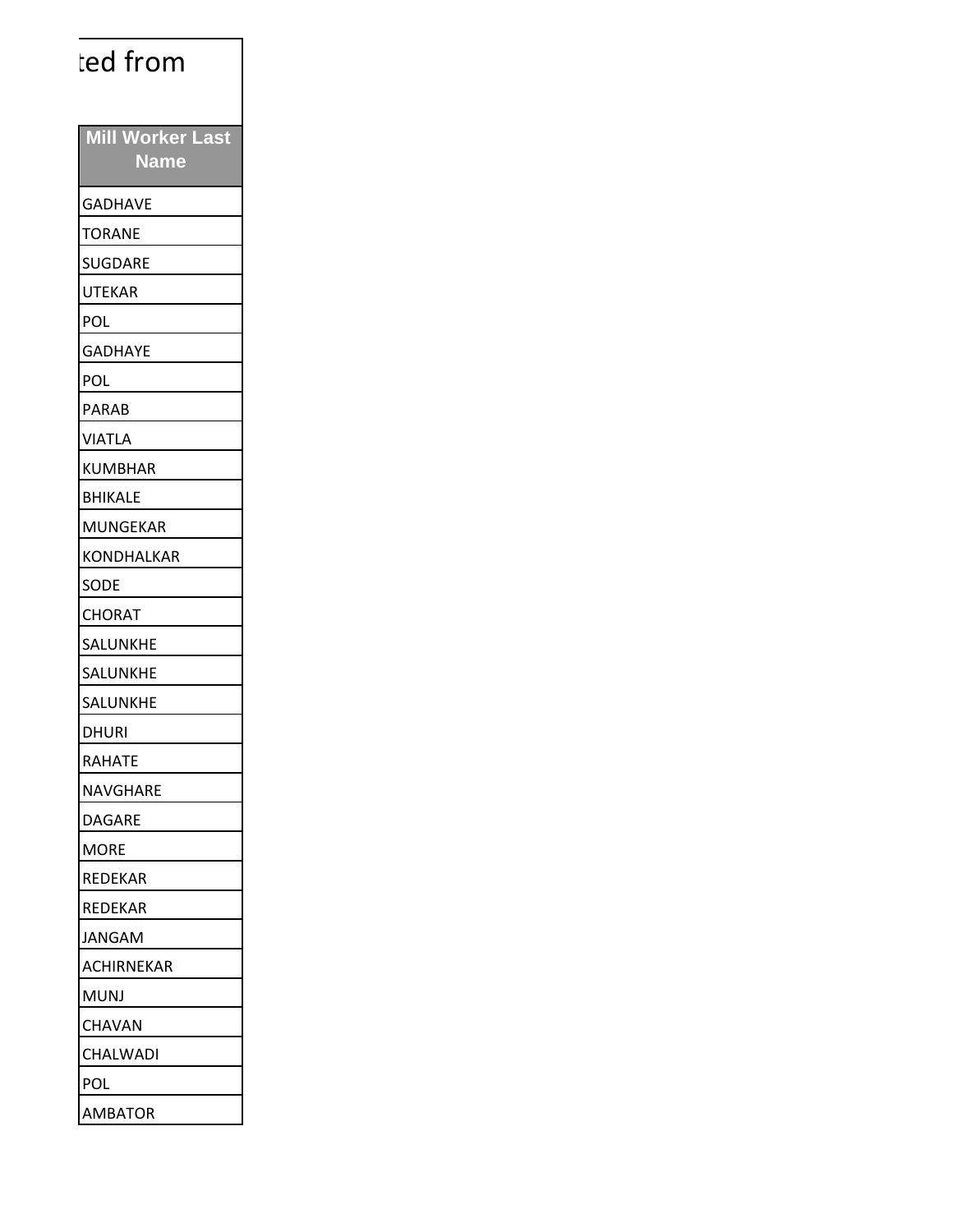| <b>Mill Worker Last</b><br><b>Name</b> |
|----------------------------------------|
| SAKPAL                                 |
| MASKAR                                 |
| <b>MESTRY</b>                          |
| <b>MULIK</b>                           |
| <b>PATIL</b>                           |
| <b>TAKKE</b>                           |
| PATIL                                  |
| MURUDKAR                               |
| NIMBALKAR                              |
| SAWANT                                 |
| <b>MUNJ</b>                            |
| <b>BHOGULKAR</b>                       |
| CHAVAN                                 |
| MUNJ                                   |
| JAMSANDEKAR                            |
| TALEKAR                                |
| <b>KOKITKAR</b>                        |
| <b>BHADSALE</b>                        |
| KUNDARAPU                              |
| <b>GURAV</b>                           |
| GOTHANKAR                              |
| KADAM                                  |
| DUSA                                   |
| DUSA                                   |
| YADAV                                  |
| DEVLEKAR                               |
| DEVLKAR                                |
| PAWAR                                  |
| <b>CHAVAN</b>                          |
| <b>SOLANKI</b>                         |
| <b>CHAVAN</b>                          |
| IGAONKAR                               |
| <b>SABLE</b>                           |
| <b>MOHITE</b>                          |
| <b>MOHITE</b>                          |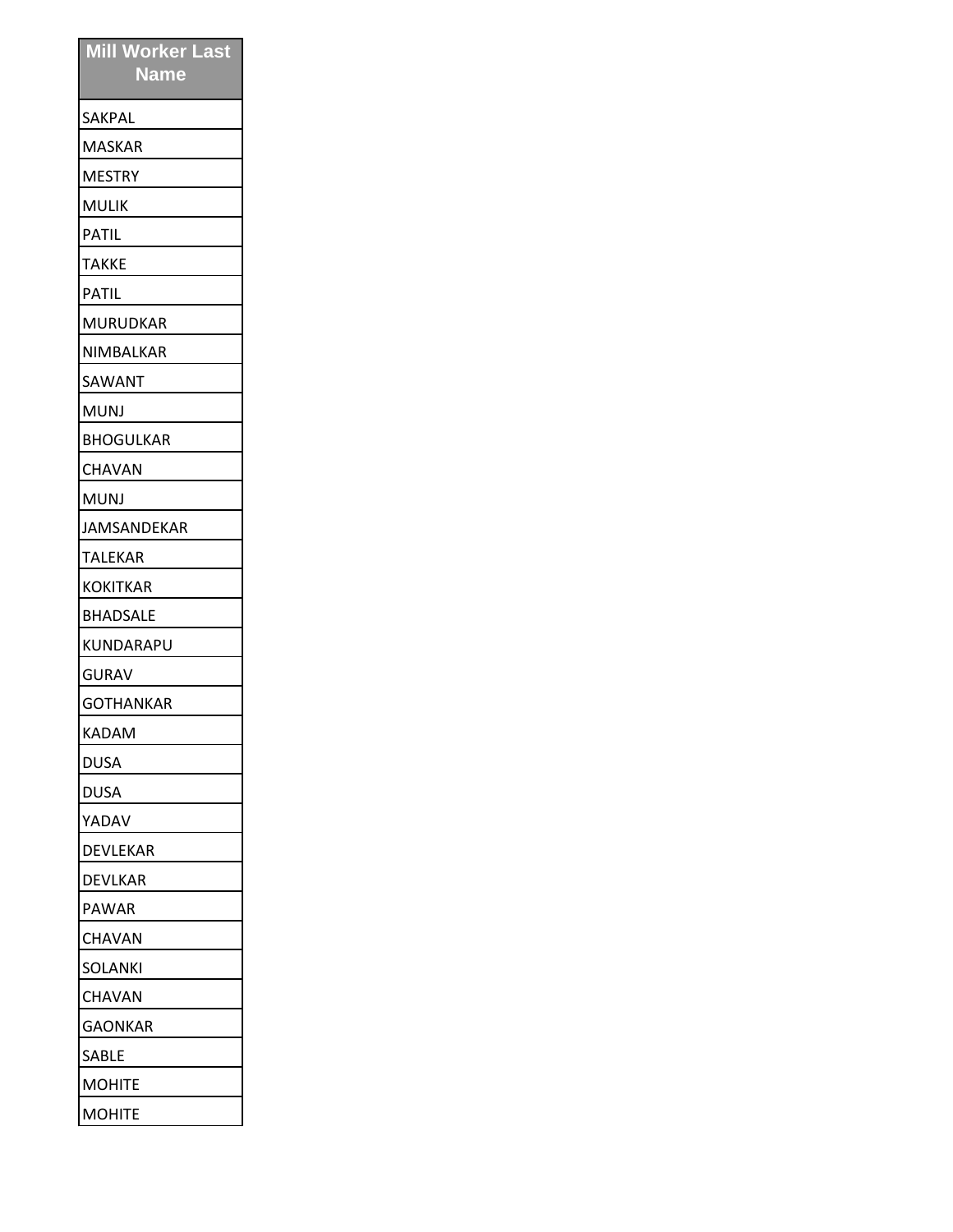| <b>Mill Worker Last</b><br><b>Name</b> |
|----------------------------------------|
| MATKAR                                 |
| SOLKAR                                 |
| TAWAR                                  |
| <b>TAWAR</b>                           |
| PATIL                                  |
| PATIL                                  |
| KADAM                                  |
| UTEKAR                                 |
| VANJARE                                |
| <b>PATANE</b>                          |
| <b>MOHITE</b>                          |
| KORGAONKAR                             |
| JANGAM                                 |
| JANGAM                                 |
| GADHAVE                                |
| SARMALKAR                              |
| GADHAVE                                |
| BHAGAT                                 |
| PALVANKAR                              |
| SHELAR                                 |
| KADAM                                  |
| SAKPAL                                 |
| PISAL                                  |
| DESAI                                  |
| IMONDE                                 |
| <b>MONDE</b>                           |
| <b>NADKAR</b>                          |
| KHADAPE                                |
| <b>CHIKANE</b>                         |
| <b>JADHAV</b>                          |
| <b>SAKPAL</b>                          |
| <b>WAGHMALE</b>                        |
| <b>MOHITE</b>                          |
| <b>SUTAR</b>                           |
| <b>KHAMKAR</b>                         |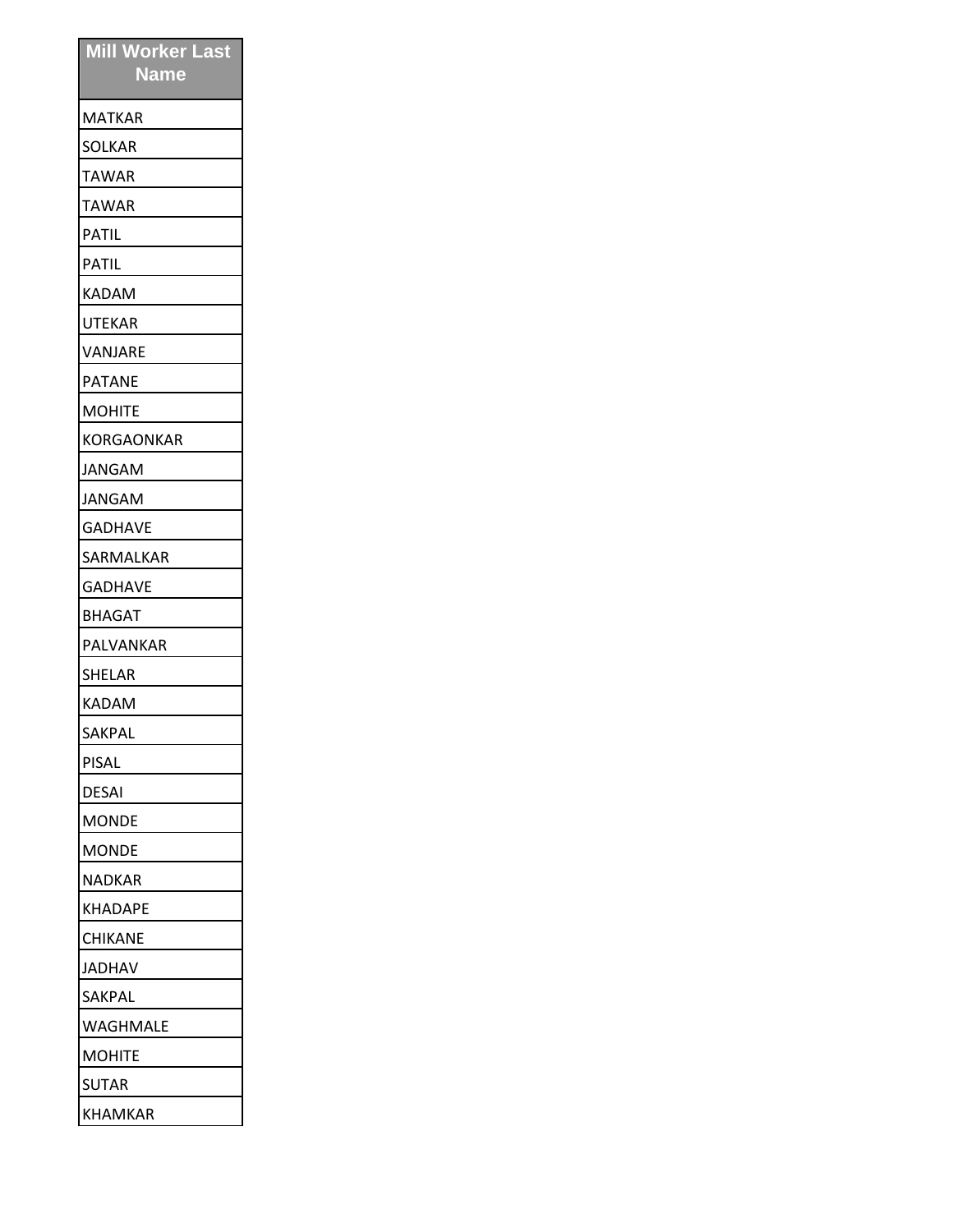| <b>Mill Worker Last</b><br><b>Name</b> |
|----------------------------------------|
| <b>SHINTRE</b>                         |
| <b>KAMBLE</b>                          |
| SAWANT                                 |
| PATANKAR                               |
| JAMBALE                                |
| SHELAR                                 |
| <b>MISALE</b>                          |
| DHUMAL                                 |
| <b>SHINGATE</b>                        |
| <b>SHINGATE</b>                        |
| LALE                                   |
| <b>RENUSHE</b>                         |
| RATHOD                                 |
| RATHOD                                 |
| <b>SHINGATE</b>                        |
| CHAVAN                                 |
| <b>PATIL</b>                           |
| <b>SHINDE</b>                          |
| YADAV                                  |
| BHALEKAR                               |
| <b>BHISE</b>                           |
| <b>CHAVAN</b>                          |
| DESAI                                  |
| DHOKARE                                |
| <b>DIGE</b>                            |
| <b>GANDHE</b>                          |
| <b>GAONKAR</b>                         |
| HAJARE                                 |
| <b>HATODE</b>                          |
| JADHAV                                 |
| <b>JAGTAP</b>                          |
| KALANTRE                               |
| <b>KAMBLE</b>                          |
| <b>KOKATE</b>                          |
| KUMBHAR                                |